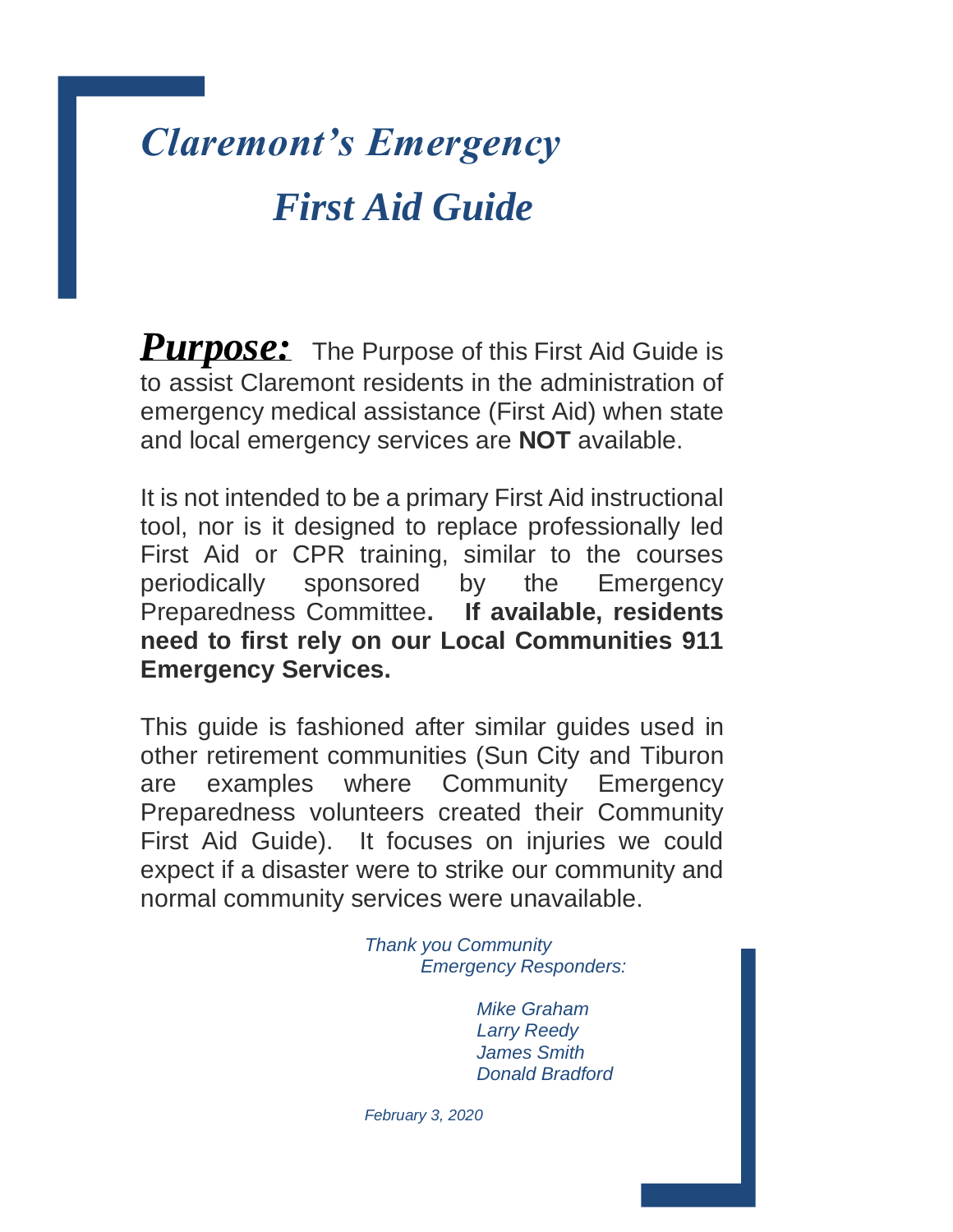# <span id="page-1-0"></span>**Table of Contents**

| A.        |  |
|-----------|--|
| <b>B.</b> |  |
|           |  |
|           |  |
|           |  |
|           |  |
|           |  |
|           |  |
|           |  |
|           |  |
|           |  |
|           |  |
|           |  |
|           |  |
|           |  |
|           |  |
|           |  |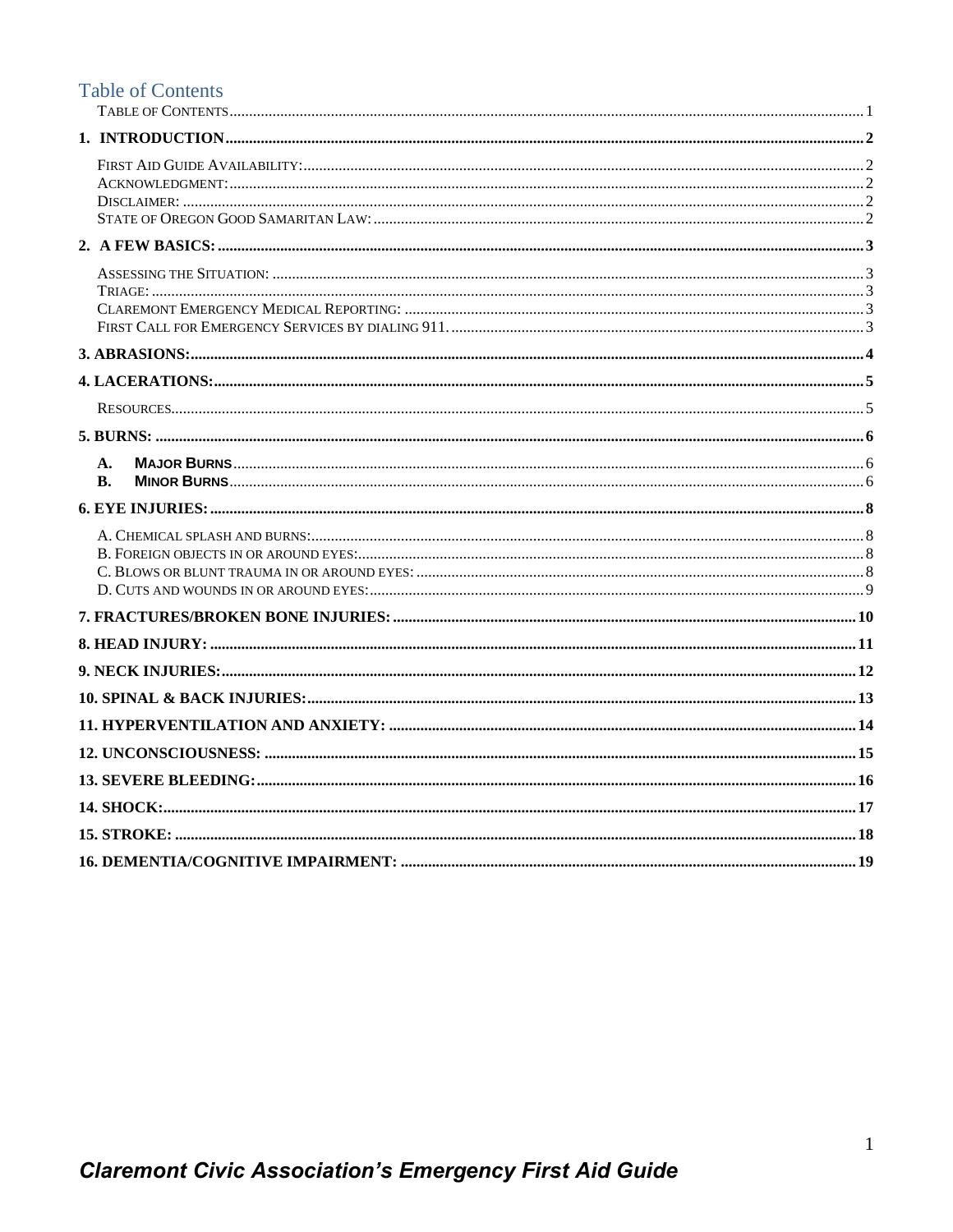# 1. Introduction

<span id="page-2-1"></span><span id="page-2-0"></span>First Aid Guide Availability: Residents may obtain a copy from the Claremont Civic Association's Office Manager.

<span id="page-2-2"></span>Acknowledgment: Our Emergency Responder authors received information from a number of sources. We recognize them below:

- ❑ Sun City Emergency Preparedness Committee, Sun City, Palm Desert, CA.
- ❑ The City of Beaverton's CERT Basic Training Manuals

#### <span id="page-2-3"></span>Disclaimer:

The information provided in this guide is designed to provide helpful information on the subjects discussed. The purpose of this book is to provide interested individuals with a higher level of understanding about first aid potentially administered during an emergency. The information in this book is designed to supplement the recommendations provided by the Federal Emergency Management Agency (FEMA) and the American Red Cross. While every effort has been made to ensure that the guide is as complete and accurate as possible, there may be mistakes, either typographical or in content. Therefore, this text should be used as a general guide only, and not as an ultimate source of such information. If any of the information or instructions in this book conflicts with statements made in the FEMA/Red Cross document, the user should follow the information provided in the FEMA/Red Cross document. Opinions expressed and information are subject to change without notice. The author, editors, and distributors shall not be held liable, nor be responsible to any person or entity with respect to any loss or damage caused, or alleged to be caused, directly or indirectly by the information contained in this book and the website.

#### <span id="page-2-4"></span>State of Oregon Good Samaritan Law:

# **30.800 Liability for emergency medical assistance.**

(1) As used in this section, "emergency medical assistance" means:

(a) Medical or dental care not provided in a place where emergency medical or dental care is regularly available, including but not limited to a hospital, industrial first-aid station or a physician's or dentist's office, given voluntarily and without the expectation of compensation to an injured person who is in need of immediate medical or dental care and under emergency circumstances that suggest that the giving of assistance is the only alternative to death or serious physical after effects; or

(b) Medical care provided voluntarily in good faith and without expectation of compensation by a physician licensed by the Board of Medical Examiners for the State of Oregon in the physician's professional capacity as a team physician at a public or private school or college athletic event or as a volunteer physician at other athletic events.

(2) No person may maintain an action for damages for injury, death or loss that results from acts or omissions of a person while rendering emergency medical assistance unless it is alleged and proved by the complaining party that the person was grossly negligent in rendering the emergency medical assistance.

# *Claremont Civic Association's Emergency First Aid Guide*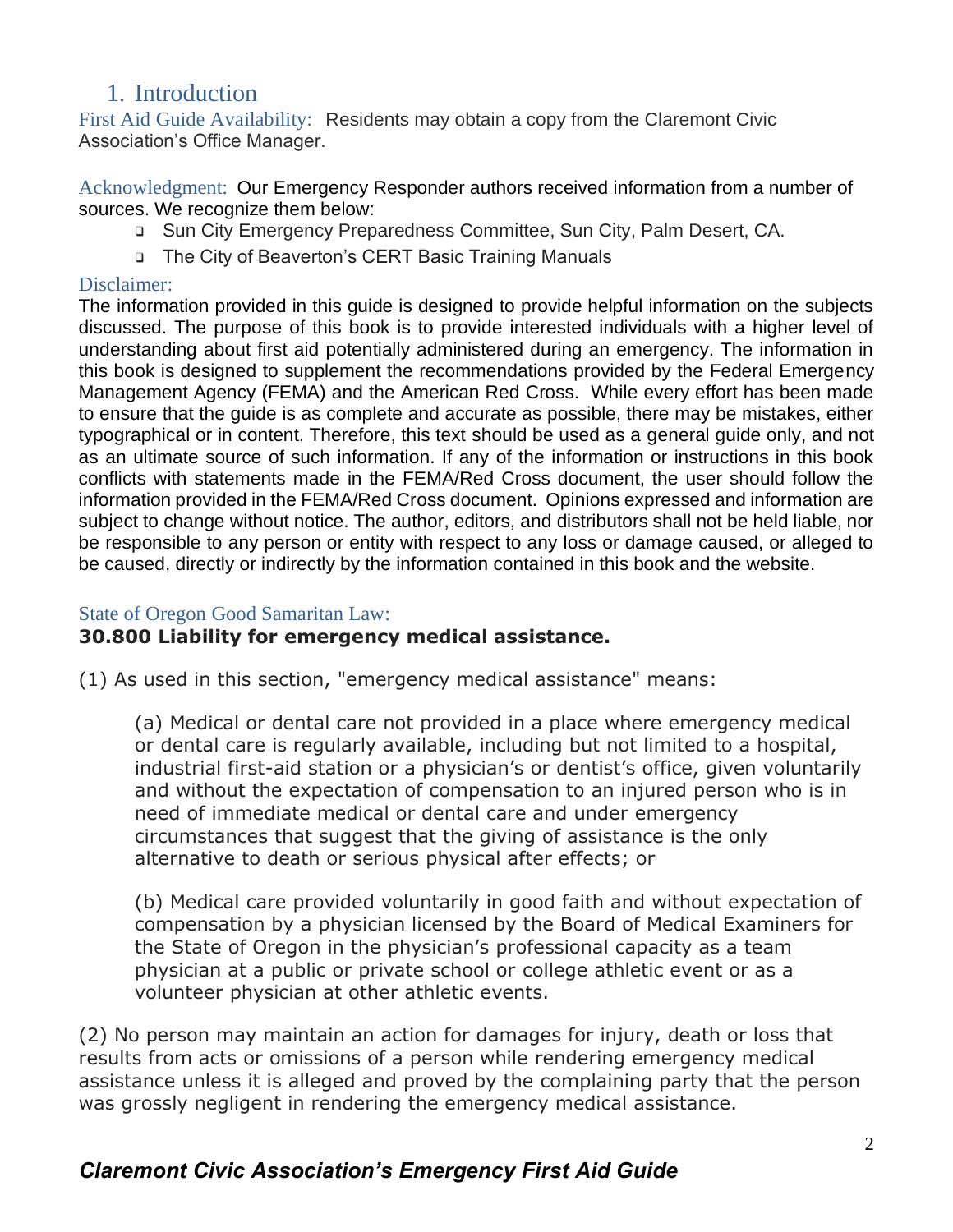(3) The giving of emergency medical assistance by a person does not, of itself, establish the relationship of physician and patient, dentist and patient or nurse and patient between the person giving the assistance and the person receiving the assistance insofar as the relationship carries with it any duty to provide or arrange for further medical care for the injured person after the giving of emergency medical assistance. [1967 c.266 §§1,2; 1973 c.635 §1; 1979 c.576 §1; 1979 c.731 §1; 1983 c.771 §1; 1983 c.779 §1; 1985 c.428 §1; 1989 c.782 §35; 1997 c.242 §1; 1997 c.751 §11]

# <span id="page-3-0"></span>2. A Few Basics:

#### <span id="page-3-1"></span>Assessing the Situation:

- ❑ Stop, Look, Listen, think, and make a quick plan.
- ❑ Ensure treatment location is safe. If not, carefully relocate the victim.

*Conduct voice triage. ALWAYS request permission to treat an individual. If the individual is unconscious, he or she is assumed to have given "implied consent," and you may treat him or her.* Ask a parent or guardian for permission to treat a child, if possible.

- ❑ Begin where you stand and work systematically.
- ❑ Evaluate and tag all victims using the Claremont First Aid Treatment & Evacuation Tag.
- ❑ Report the victim status to the nearest Zone Leader or Regional Coordinator.
- ❑ Continue to treat, monitor, and update the victim's status.

#### <span id="page-3-2"></span>Triage:

Triage is a system for rapidly evaluating survivors' injuries and prioritizing them for treatment. The Claremont Emergency Preparedness Network follows the following four recognized triage categories:

- 1. Immediate
- 2. Delayed
- 3. Minor
- 4. Dead

#### <span id="page-3-3"></span>Claremont Emergency Medical Reporting:

Claremont's Emergency Network is organized into three Emergency Medical Areas (Red, Blue, & Green) and has over 18 Medical Responder Volunteers. Casualties will be treated; prioritized in terms of care and possible evacuation; and tagged with a Claremont First Aid Treatment & Evacuation Tag. All casualties will be reported through the Emergency Preparedness Network to the Emergency Operation Center (EOC). Casualties will be continuously treated, monitored, and attended to based on medical priority and available resources.

The EOC will report casualties to the Beaverton EOC and assist in evacuation as community resources become available.

#### <span id="page-3-4"></span>First Call for Emergency Services by dialing 911.

If Emergency Services are available, call them immediately. If you have two or more responders, have one responder administer first aid while the other responder calls for emergency services. Stay as calm as possible while waiting for help.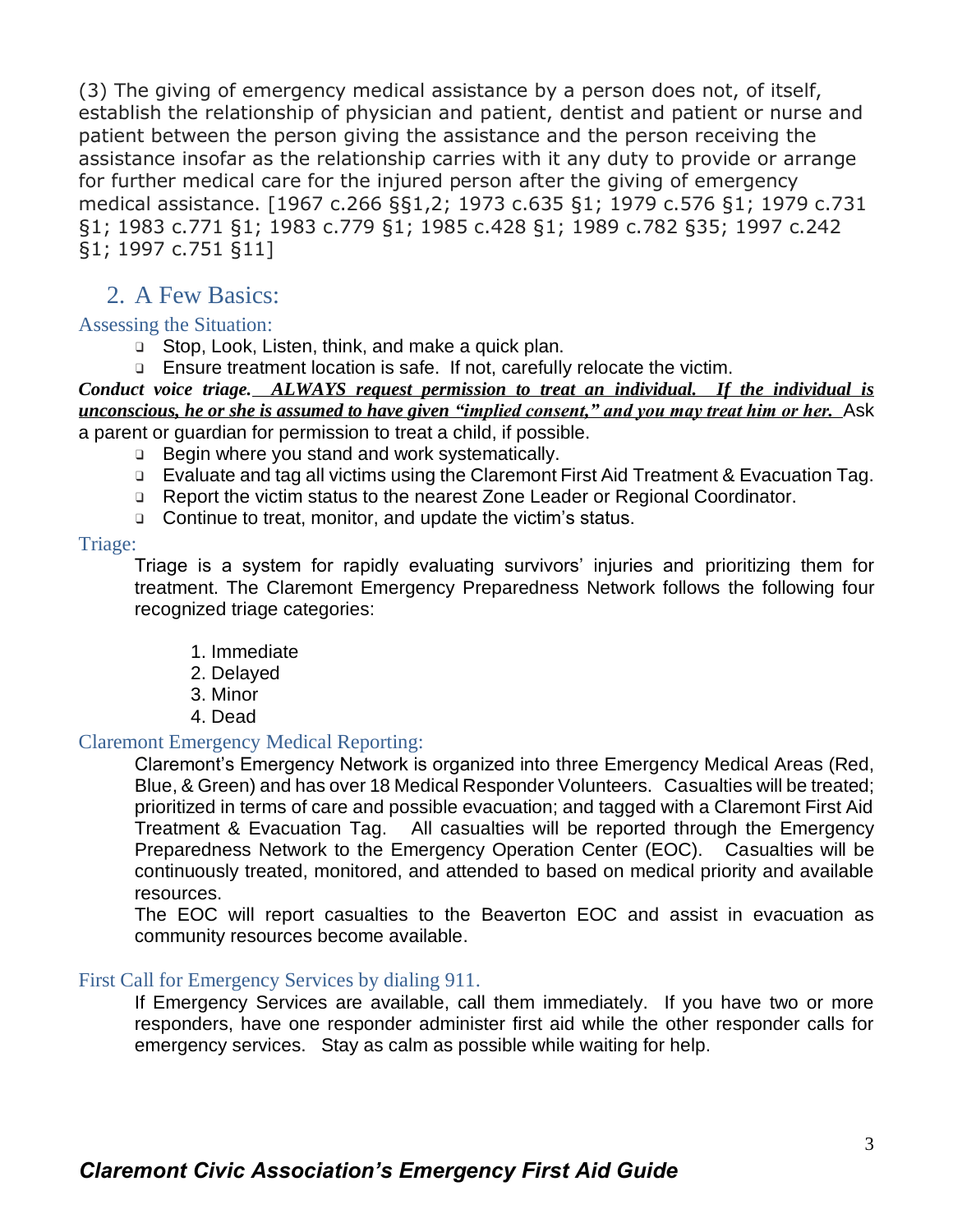# <span id="page-4-0"></span>3. Abrasions:

Most commonly the result of an injury which abrades or opens the surface of the skin such as a knife, razor, broken glass or a fall on a hard surface like road or sidewalk.

#### **Signs and Symptoms:**

- ❑ Pain and/or a burning sensation.
- ❑ Bruising or bleeding
- ❑ Skin surface is usually broken, but not deep into the underlying tissue
- ❑ Lacerations may include injuries to deeper structures.
- ❑ Check for feeling and movement distal to the cut.

#### **First Aid Action:**

- ❑ If there is bleeding use pressure and a clean dressing to cover the area
- ❑ If it occurred from a scrape on a hard surface such as cement or asphalt it should be gently cleaned with warm water and soap to remove any foreign material
- ❑ Hydrogen peroxide may help clean the area of foreign material
- ❑ Once the area has been cleaned and bleeding stopped, cover the area with sterile Vaseline or an antibiotic ointment such as Bacitracin and apply a clean non-stick dressing such as Telfa pad.
- ❑ The dressing should be changed daily. After removing the dressing wash the area gently with soap and running water or shower and reapply the dressing.

Created/Revised By: JS Date: 20/1/6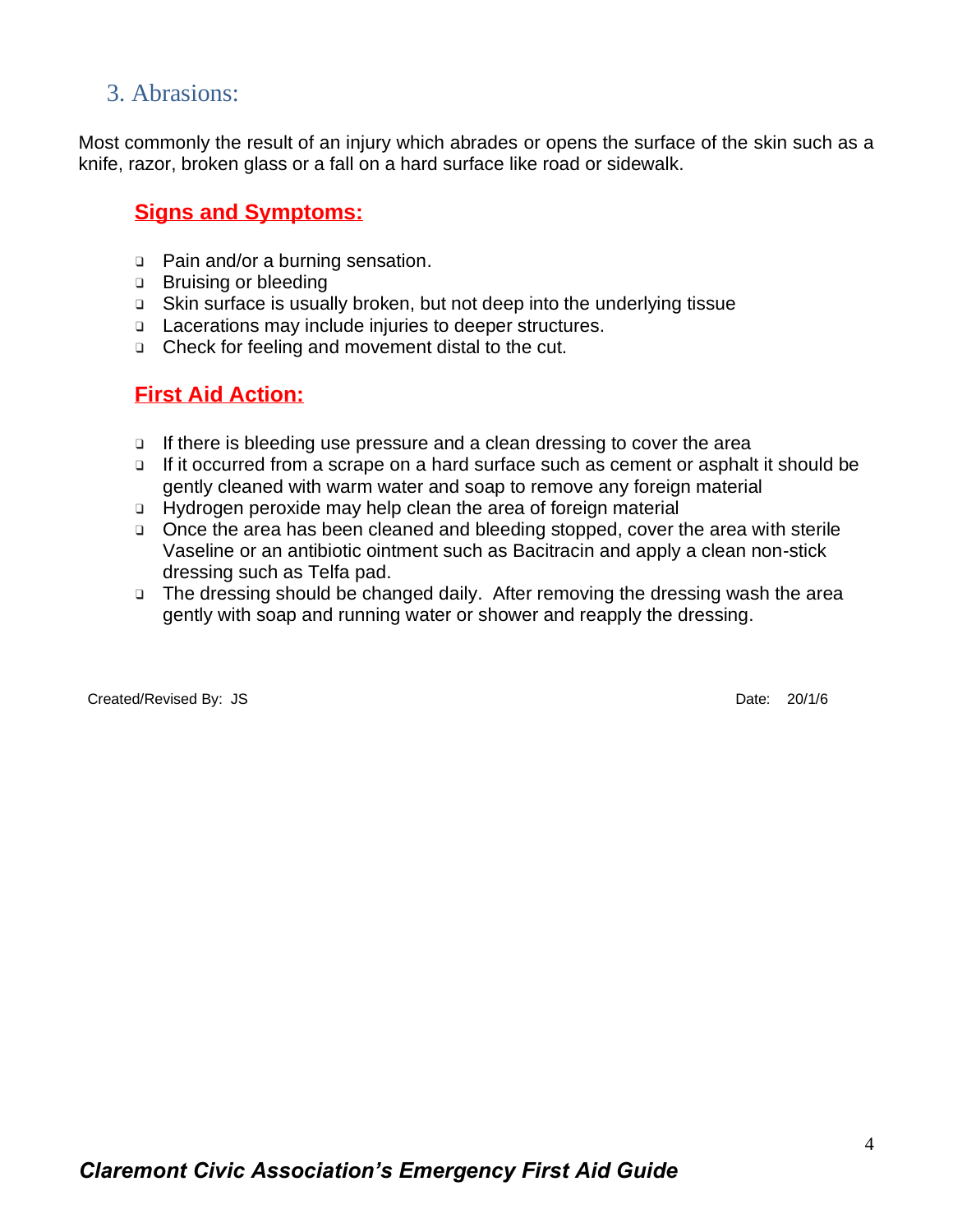# <span id="page-5-0"></span>4. Lacerations:

These may occur from sharp objects such as a knife or glass, but can also occur when there is severe trauma from a blunt object

# **Signs and Symptoms:**

- ❑ The skin will be broken exposing underlying tissue such as fat, muscle or deeper structures like tendons, bones and joints
- ❑ There will be bleeding, and the severity will depend on how deep the laceration is and underlying tissues such as major blood vessels if the wound is deep enough

### **First Aid Action:**

- ❑ Cover the area with a clean dressing (if no dressing available you can use a clean piece of cloth, napkin, paper towel or even Kleenex) and place pressure to stop the bleeding (If severe see section on severe bleeding for treatment)
- ❑ Once the bleeding is controlled (hold pressure for at least 5 minutes) carefully remove the dressing to determine depth and extent of laceration
- ❑ If the laceration is superficial and not large it may be enough to bring the edges together and cover with some ointment and a Band-Aid. It should have daily dressing changes as for an abrasion.
- ❑ Most lacerations will need to be sutured by a professional who will check for damage to underlying tissues, nerves, blood vessels etc.
- ❑ The patient will need to be transported to a facility where this can be done. The wound should be covered with a clean dressing and continued pressure, protecting the wound from further damage and controlling any bleeding.
- ❑ In an emergency with no facilities available, clean the laceration with soap and water. If possible wrap the wound after applying a clean dressing trying to bring the edges as close together as possible. It will require daily dressing changes as above.

#### <span id="page-5-1"></span>Resources

- ❑ Boy Scout First Aid Merit Badge Pamphlet 35897.docx
- ❑ Video for Abrasion: <https://youtu.be/vIf7sFIPWcE>
- ❑ Video for treating a laceration: https://youtu.be/NPf9PWJJzoo

Created/Revised By: JS Date: 19/12/28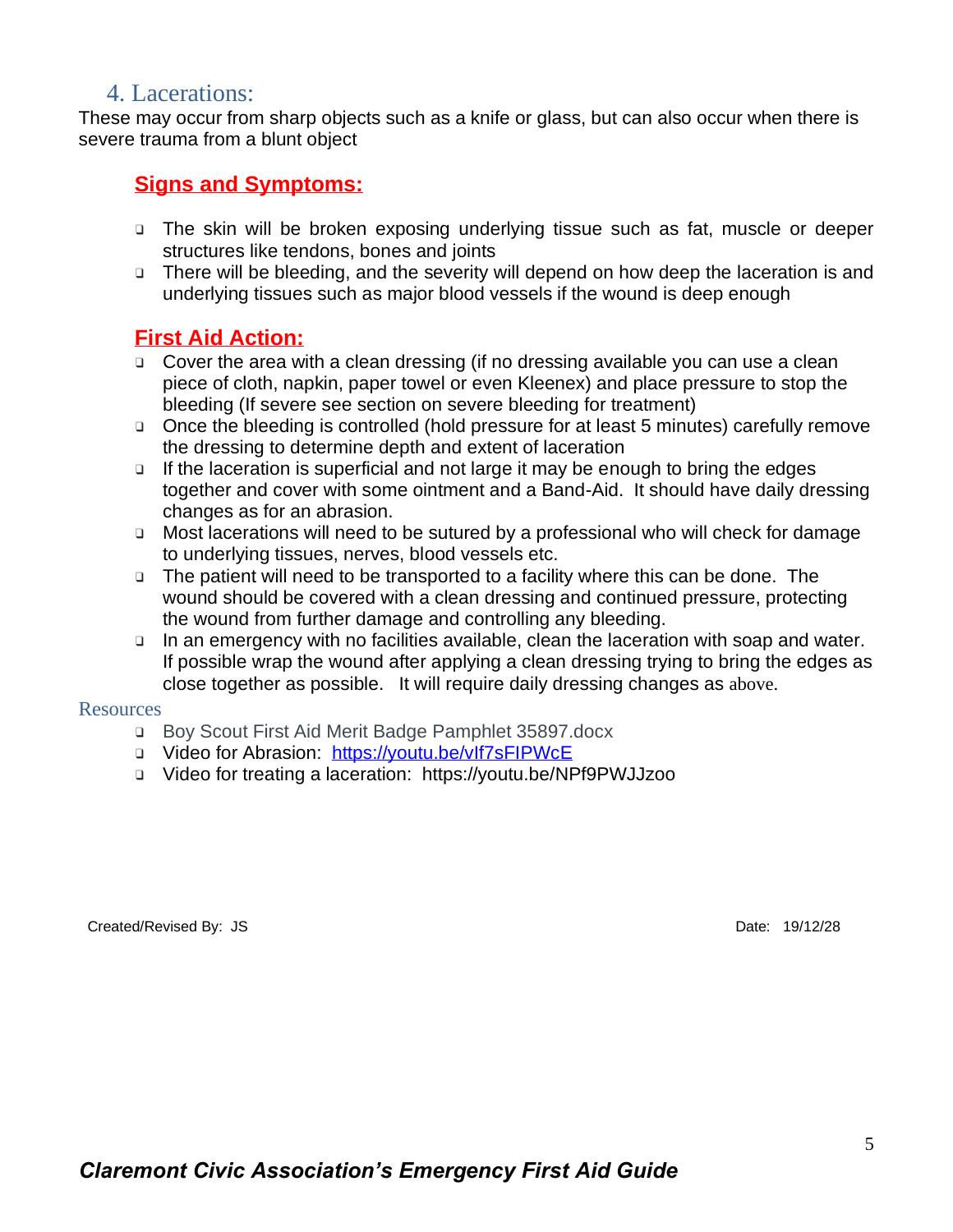# <span id="page-6-0"></span>5. Burns:

A burn is tissue damage that results from scalding, overexposure to the sun or other radiation, contact with flames, chemicals or electricity, or smoke inhalation. A major burn requires immediate attention by medical professionals. A minor burn does not require immediate attention by medical professionals.

#### <span id="page-6-1"></span>**A. Major Burns Signs and Symptoms:**

- ❑ Are deep
- ❑ Cause the skin to be dry and leathery
- ❑ May appear charred or have patches of white, brown or black
- ❑ Are larger than 3 inches (about 8 centimeters) in diameter or cover the hands, feet, face, groin, buttocks or a major joint

# **First Aid for Major Burns:**

- ❑ **Protect the burned person from further harm.** If you can do so safely, make sure the person you're helping is not in contact with the source of the burn. For electrical burns, make sure the power source is off before you approach the burned person.
- ❑ **Make certain that the person burned is breathing.** If needed, begin rescue breathing if you know how.
- ❑ **Remove jewelry, belts and other restrictive items,** especially from around burned areas and the neck. Burned areas swell rapidly.
- ❑ **Cover the area of the burn.** Use a cool, moist bandage or a clean cloth.
- ❑ **Don't immerse large severe burns in water.** Doing so could cause a serious loss of body heat (hypothermia).
- ❑ **Elevate the burned area.** Raise the wound above heart level, if possible.
- ❑ **Watch for signs of shock.** Signs and symptoms include fainting, pale complexion or breathing in a notably shallow fashion.

#### <span id="page-6-2"></span>**B. Minor Burns**

#### **Signs and Symptoms**

- ❑ Are Superficial and color similar to a sunburn
- ❑ May be Painful
- ❑ Can Blister
- ❑ Cover an area no larger than 3 inches (about 8 centimeters) in diameter

# **First Aid for Minor Burns:**

- ❑ **Cool the burn.** Hold the burned area under cool (not cold) running water or apply a cool, wet compress until the pain eases.
- ❑ **Remove rings or other tight items from the burned area.** Try to do this quickly and gently, before the area swells.
- ❑ **Don't break blisters.** Fluid-filled blisters protect against infection. If a blister breaks, clean the area with water (mild soap is optional). Apply an antibiotic ointment. But if a rash appears, stop using the ointment.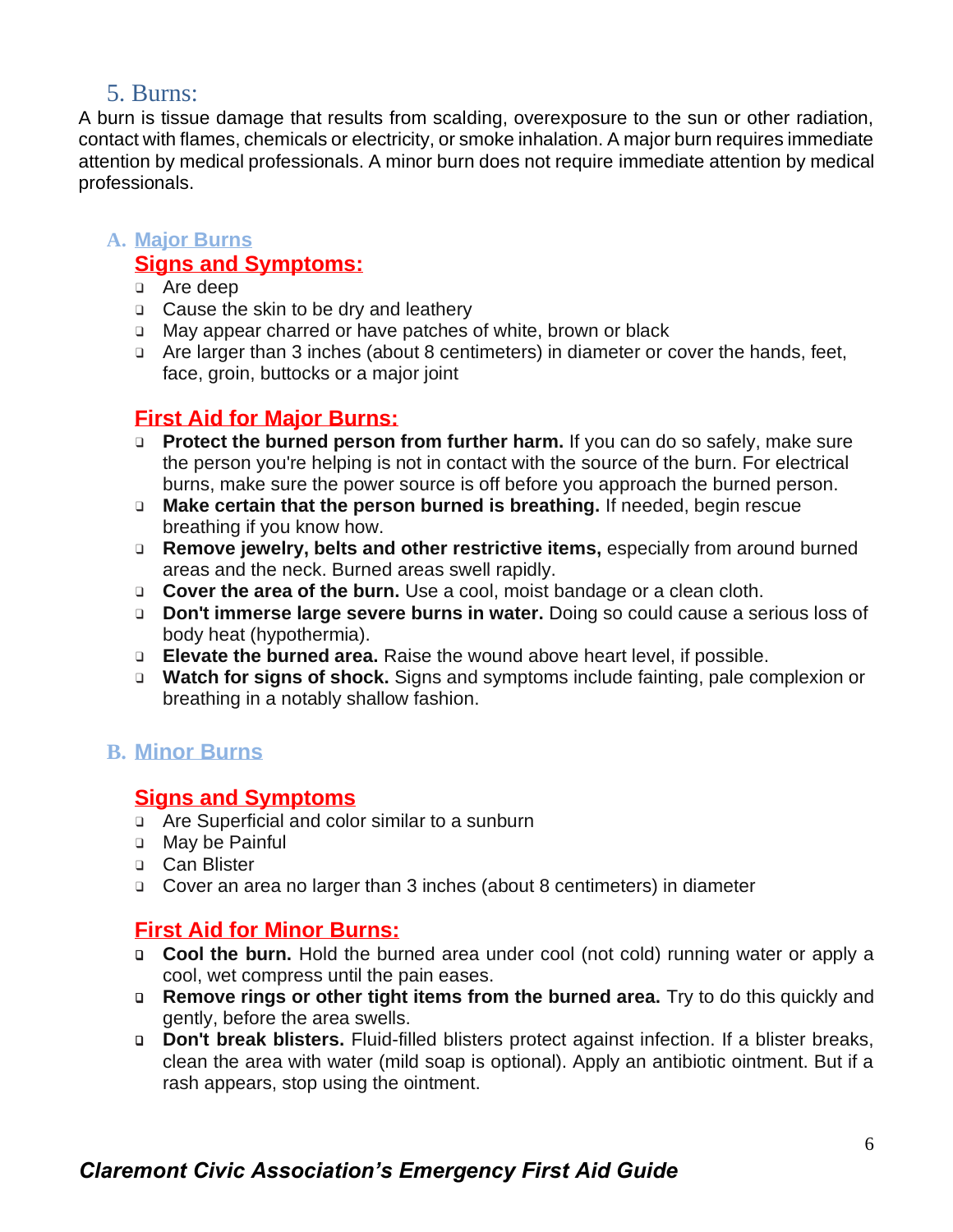- ❑ **Apply lotion.** Once a burn is completely cooled, apply a lotion, such as one that contains aloe vera or a moisturizer. This helps prevent drying and provides relief.
- ❑ **Bandage the burn.** Cover the burn with a sterile gauze bandage (not fluffy cotton). Wrap it loosely to avoid putting pressure on burned skin. Bandaging keeps air off the area, reduces pain and protects blistered skin.
- ❑ **If needed, take an over-the-counter pain reliever,** such as ibuprofen (Advil, Motrin IB, others), naproxen sodium (Aleve) or acetaminophen (Tylenol, others).

 **Video:** [Treatment of burns https://youtu.be/urz37O73UpE](/Users/georgeheyworth/Library/Containers/com.apple.mail/Data/Library/Mail%20Downloads/22E45369-A021-44E9-B587-DD6366826879/Treatment%20of%20burns%20https:/youtu.be/urz37O73UpE)

#### **Resources-**

<https://www.healthline.com/health/first-aid-with-burns>

<https://www.medicinenet.com/burns/article.htm>

<http://www.journalagent.com/travma/pdfs/UTD-88261-REVIEW-YASTI.pdf> (Priority triage for medical professionals)

Created/Revised By: LR Date: 20/1/6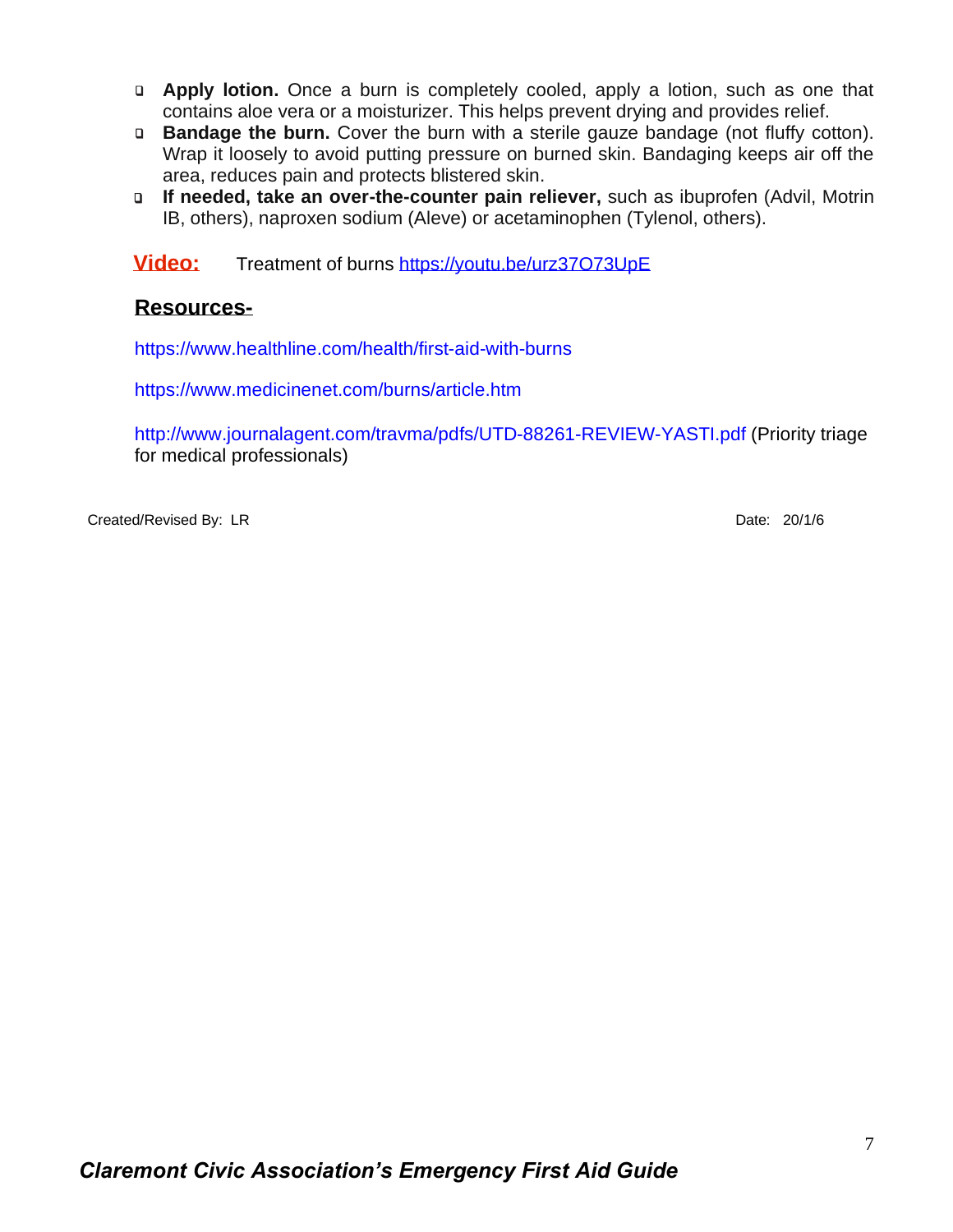# <span id="page-8-0"></span>6. Eye Injuries:

<span id="page-8-1"></span>A. Chemical splash and burns: Immediate first aid is necessary to prevent permanent damage from the chemical burn to the eyes.

**Signs and symptoms:** unknown liquid or material gets into eye area with burning, stinging or scratchy sensation.

#### **First aid action:**

- Wash eye area for 15-20 minutes with clean water, sterile saline solution or sterile lubricating eye drops.
- Identify product that splashed into eye and seek advice from a medical professional.
- If you have access to a shower, have patient use shower head to provide a steady stream of clean water to irrigate the eye(s) for the prescribed time before seeking medical attention.

<span id="page-8-2"></span>B. Foreign objects in or around eyes: Eyes often clean themselves from debris and foreign matter by tearing so no first aid is recommended until you are certain the eye cannot remove the object by itself.

**Signs and symptoms:** Scratchy feeling when blinking or eye movement, may or may not be associated with burning or stinging

**First aid:** Irrigate with clean water, sterile saline solution or sterile lubricating eye drops underneath upper and lower eye lids, by lifting upper eye lid and have person gaze downward, and by pulling downward lower eye lid and have person gaze upward. Repeat until foreign object is washed away from eye or no longer felt by person. If you see the foreign object embedded into the eye, do not remove it, simply cover the eye with shield and seek advice from a medical professional.

<span id="page-8-3"></span>C. Blows or blunt trauma in or around eyes: Minor blows can often be treated without a medical professional. More serious blunt trauma to the eye area can lead to vision loss or infection and needs immediate medical attention.

**Signs and symptoms:** Bruising in or around the eye area, sudden onset of double vision with both eyes open, swelling in or around eye area, persistent pain with eye movement, drainage from affected eye.

**First Aid:** Gently place a cool compress over the affected eye area in intervals of 5-10 minutes. Do not place ice directly on the skin, instead use a cloth in between ice and skin. After 24 hours, switch to warm compresses to speed up resolution of bruising. Seek advice from a medical professional if trauma is significant for immediate evaluation.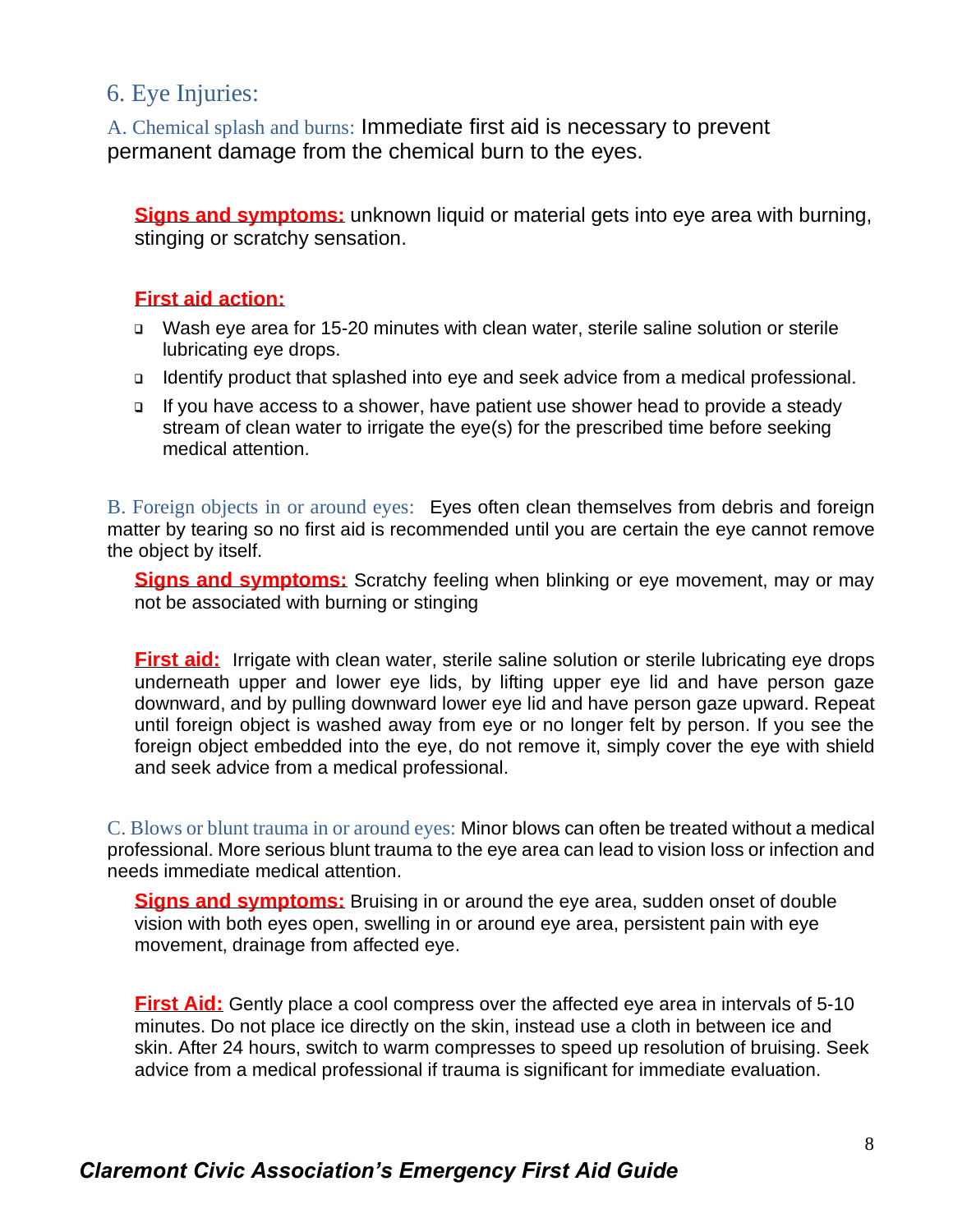#### <span id="page-9-0"></span>D. Cuts and wounds in or around eyes:

These types of injuries require the immediate attention of a medical professional. Seek advice as soon as possible. Do not attempt to wash injured area or removal anything stuck in eye.

**Signs and symptoms:** bleeding in or around eye with visible laceration

**First Aid:** Avoid rubbing the eye or surrounding skin, protect the eye by covering it with a rigid circular object ( i.e., cutting out the bottom of a paper cup works well for this protector ). Secure the protector shield over the eye using a piece of paper tape. Seek medical advice as soon as possible.

**Video:** How to give first aid to eye problems <https://youtu.be/zULuu4QwX4s>

#### **References:**

*<https://www.healthline.com/health/first-aid/eye-care#blows-to-the-eye>*

Created/Revised By: LR Date: 20/1/6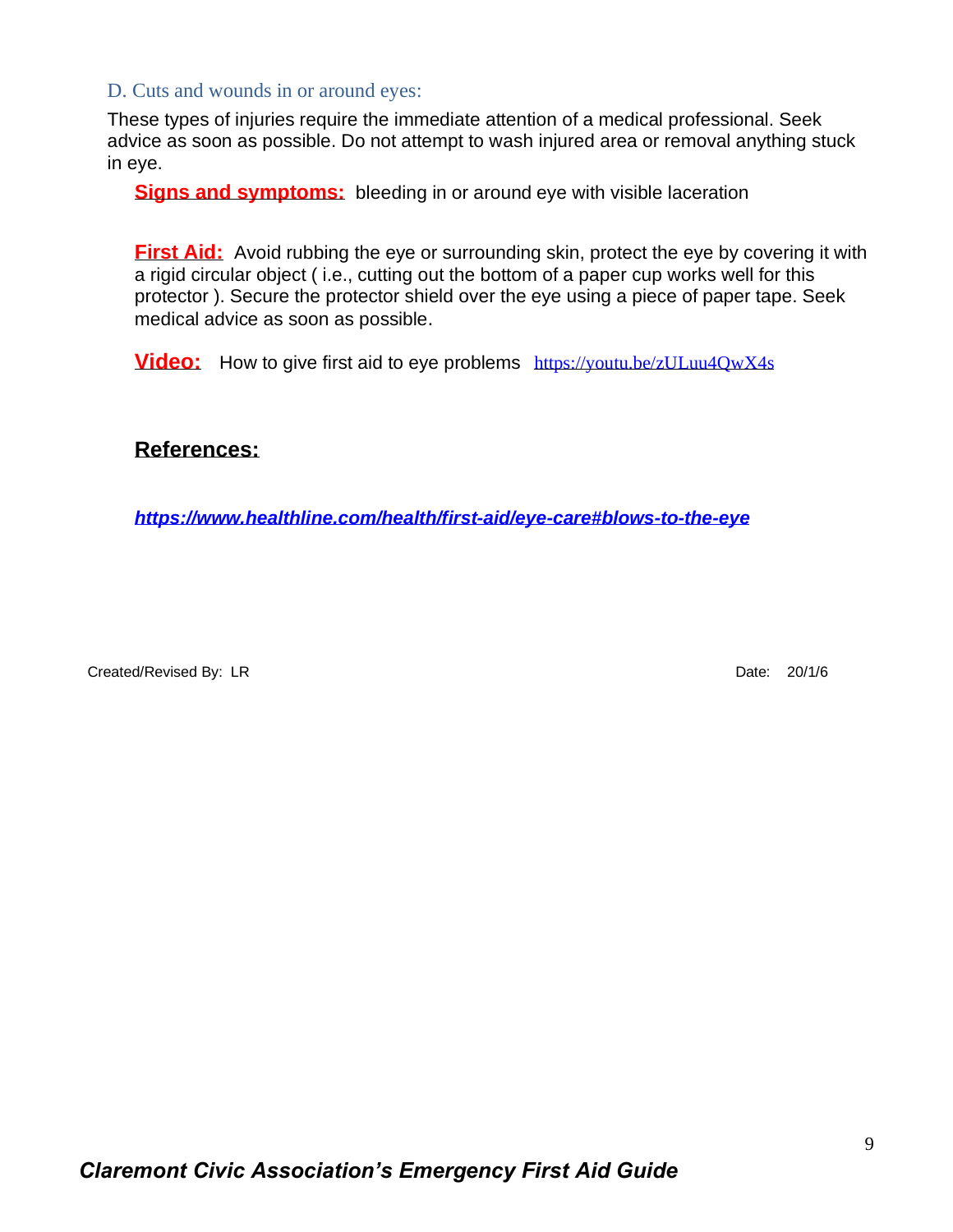# <span id="page-10-0"></span>7. Fractures/Broken Bone Injuries:

### **Signs and Symptoms:**

- ❑ Pain, tenderness and swelling at the site.
- ❑ There may be deformity of the affected limb.



# **First Aid Actions:**

- ❑ For compound fractures (bone sticking out of the skin) do NOT attempt to push it back.
- ❑ For bleeding cover with a sterile or clean bandage and apply gentle pressure.
- ❑ Do NOT attempt to straighten out any deformity.
- ❑ Splint the limb with materials available. Place splinting material either along or on each side of the injured limb. Place the splint so the joints both above and below the site of injury are immobilized if possible. Blankets or pillows wrapped with a torn sheet work nicely. Other materials include magazines, ski poles, boards-pad them with clothing.
- ❑ After the splint is in place, check circulation by squeezing the nail beds and looking for the pink color under the nails to return quickly after pressure is released. If color does not return in two seconds or less, loosen the bandage and rewrap.
- ❑ Collar bone, shoulder, and elbow fractures should be supported with a sling and a wrap around the torso.
- ❑ Hip and pelvis injuries: Treat as fracture. Use the unaffected leg as a splint by wrapping together with padding between.
- ❑ Elevate the affected limb. If ice is available, wrap in a towel or cloth and place over the fracture.

#### **Watch How to Give First Aid videos:**

<https://www.health.harvard.edu/pain/emergencies-and-first-aid-how-to-make-a-sling>

#### **Triage Categories**

- ❑ Compound fractures: Immediate
- ❑ Hip and pelvis injuries: Immediate
- ❑ Simple fractures: Delayed

#### **No index entries found.**

Created/Revised By: MG **Date: 19/12/16**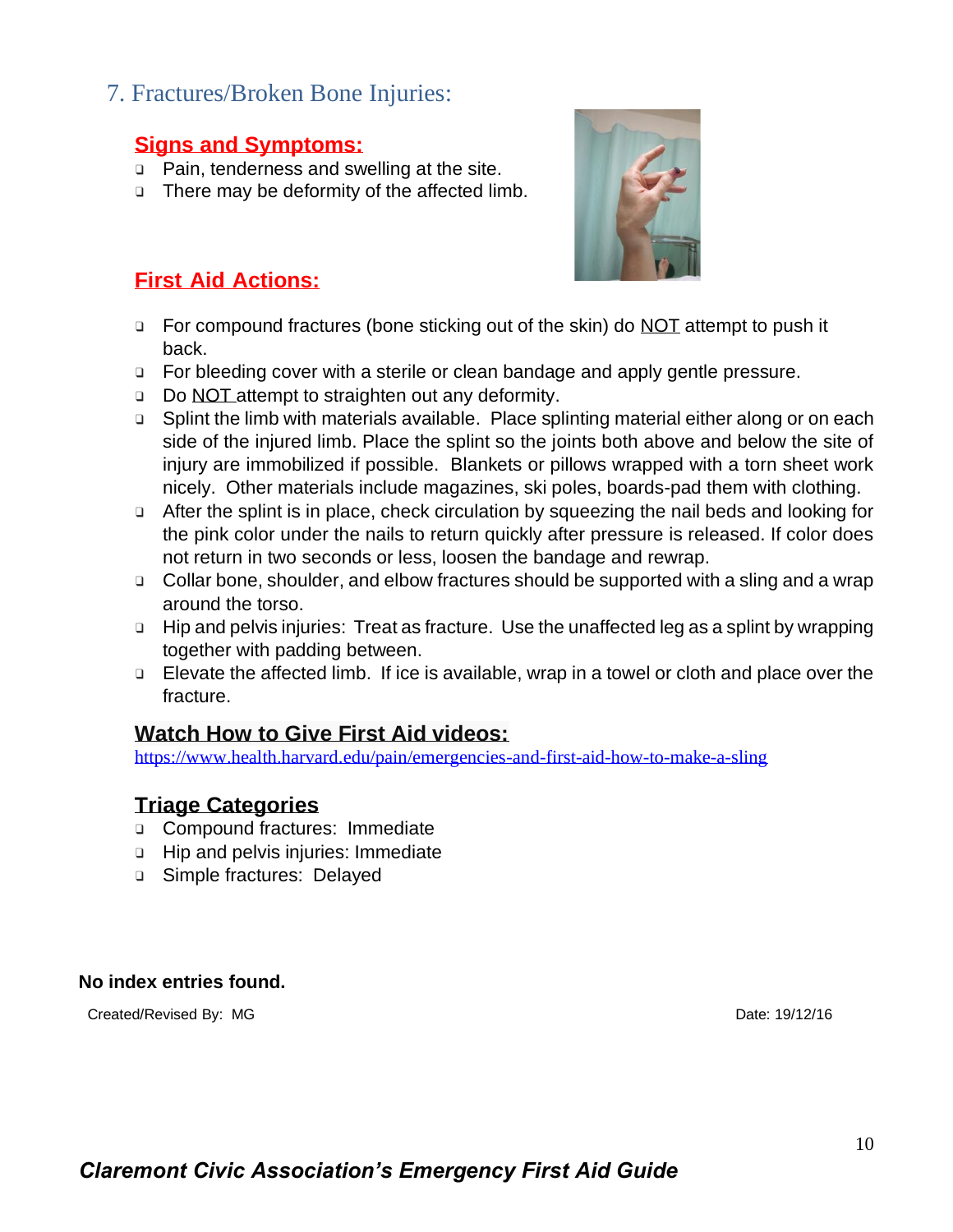# 8. Head Injury:

<span id="page-11-0"></span>Any blow to the head can cause a head injury from minor to life threatening

**Signs and Symptoms:** These symptoms may occur with the injury or develop a day or two later

- ❑ Change in level of consciousness, confusion,
- ❑ Drowsy, difficultto arouse, slurred speech
- ❑ Breathing may stop
- ❑ Weakness or inability to move the arms or legs
- ❑ Severe cut with bleeding, bruise or deformity of scalp
- ❑ Severe headache
- ❑ Stiff neck

**First Aid Actions:** It is important to check the patient frequently

- ❑ If unconscious: keep the airway open and check breathing
- ❑ Look for signs of bleeding, apply direct pressure with sterile gauze
- ❑ If there is swelling, apply an ice pack for 20 minutes every hour
- ❑ Watch for changes in breathing and alertness
- ❑ Neck or back injury present, immobilize neck with rolled towels on each side of the head
- ❑ Keep the person from getting chilled or overheated

# **Moving or Repositioning Someone with a Head Injury**

- ❑ Do not move the person unless necessary; avoid moving the neck
- ❑ Minimize any movement of the person's head, neck and spine
- ❑ If the head is sharply turned to one side, do **NOT** move it
- ❑ Any moving or repositioning should involve 2 or 3 persons with medical supervision
- ❑ Gently hold the head in line with the body in the position in which you found it

#### Watch How to Give First Aid videos:

- ❑ <https://www.youtube.com/watch?v=VhabvzSndOE>
- ❑ [https://ecprcertification.com/index.php/page/firstaid\\_course/36](https://ecprcertification.com/index.php/page/firstaid_course/36)
- ❑ <https://www.youtube.com/watch?v=QOuuvmJARiY>
- ❑ <https://www.youtube.com/watch?v=BVij7f6Brgo>
- ❑ <https://www.fema.gov/media-library/assets/documents/27403>

Created/Revised By: MG **Date: 19/12/15**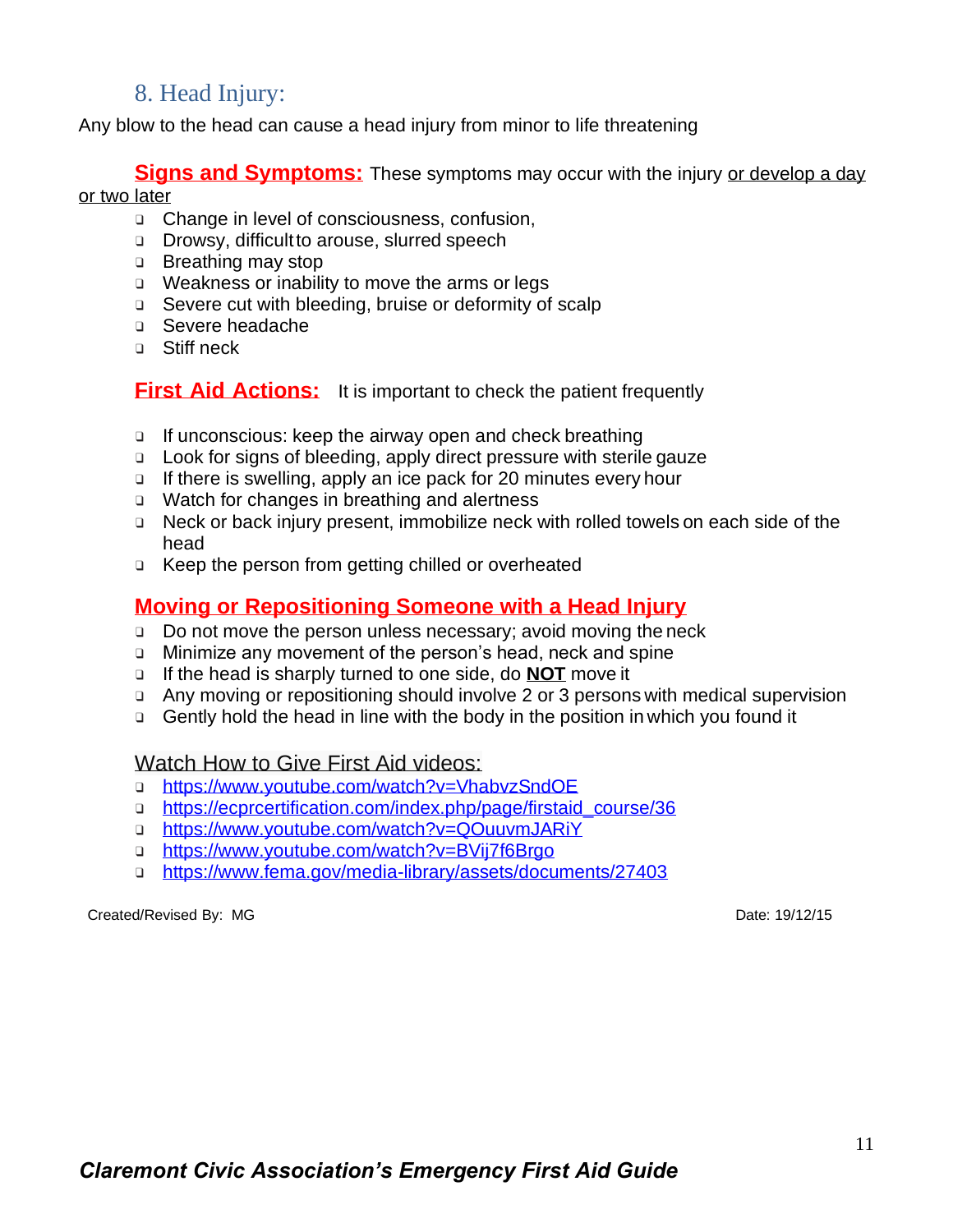# <span id="page-12-0"></span>9. Neck Injuries:

#### **Signs and Symptoms:**

- ❑ Stiff and painful neck
- ❑ There's evidence of a head injury with an ongoing change in the person's level of consciousness. Head injuries are often accompanied by neck injuries.
- ❑ Unable to move or weakness of the arms or legs
- ❑ Loss of feeling in arms or legs
- ❑ Loss of bladder/bowel control
- ❑ The neck is twisted or positioned oddly

### **First Aid Actions:**

- ❑ **Keep the person still.** Place heavy towels or rolled sheets on both sides of the neck or hold the head and neck to prevent movement.
- ❑ **Avoid moving the head or neck.** Provide as much first aid as possible without moving the person's head or neck.
- ❑ Do not move the person except in life threatening situations.
- ❑ **Don't roll alone.** If you must roll the person because he or she is vomiting, choking on blood or because you have to make sure the person is still breathing, you need at least one other person. With one of you at the head and another along the side of the injured person, work together to keep the person's head, neck and back aligned while rolling the person onto one side.
- ❑ The person may become confused, drowsy, or unconscious. Breathing may stop. The person may be bleeding. If the person is unconscious, keep the airway open and check breathing. Do not tilt the head back to open the airway. Use your fingers to gently grasp the jaw and lift it forward.
- ❑ Keep the person from getting chilled or overheated.

#### **Triage status:**

- ❑ Loss of feeling, paralysis, neck at odd angle-**immediate**
- ❑ Unconscious-**immediate**
- ❑ Sore neck, conscious, ambulatory-delayed, minor

#### **Watch How to Give First Aid videos:**

https://www.profirstaid.com/training\_video/head-neck-and-back-injuries

Created/Revised By: MG **Date: 19/12/18**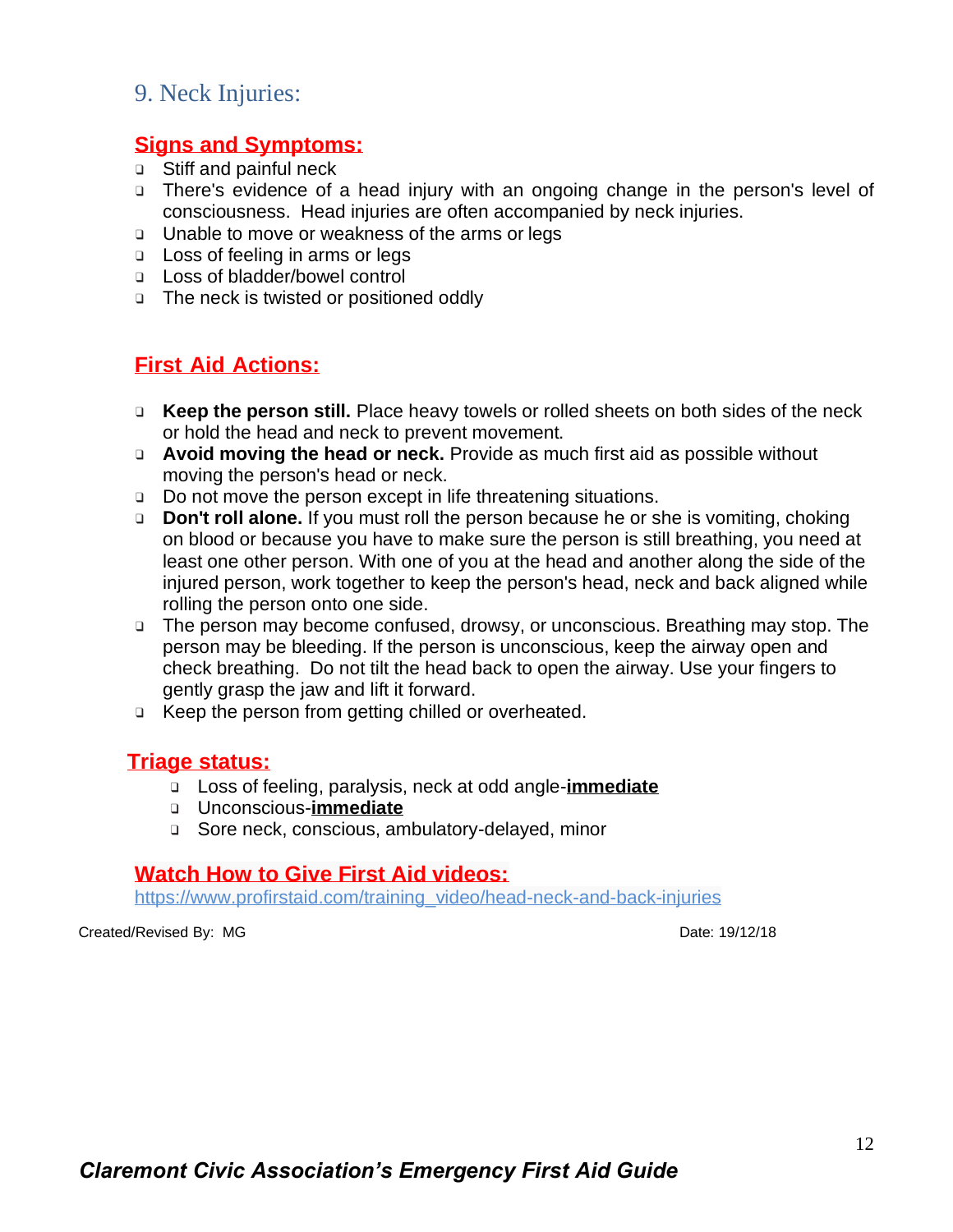# <span id="page-13-0"></span>10. Spinal & Back Injuries:

# **Signs and Symptoms:**

- ❑ Stiff and painful back
- ❑ Unable to move or weakness of the arms or legs
- ❑ Loss of feeling in arms or legs
- ❑ Loss of bladder/bowel control
- ❑ The back is twisted or positioned oddly
- ❑ Fall from a height especially on buttocks

#### **First Aid Actions:**

ALWAYS request permission to treat an individual. If the individual is unconscious, he or she is assumed to have given "implied consent," and you may treat him or her. Ask a parent or guardian for permission to treat a child, if possible.

- ❑ **Keep the person still.**
- ❑ **Avoid moving the head or neck.**
- ❑ Place a board, such as a **door or table leaf**, next to the person. The board should extend below the buttocks (ideally to the feet) and above the head. Keeping the head aligned with the rest of the body, gently logroll the person toward you. Best done with 2 or more people. Move the board under the person and ease him or her onto it. If the person is vomiting, lay him or her on one side and continue to support the head.



❑ To immobilize the person, tie the person to the board with a rope, shirt, belt, or strips of cloth at the ankles, legs, chest, and across the forehead. Tie tightly enough so the person cannot move, but not so tightly that you cut off circulation or inhibit breathing. Place towels, sweaters, or pillows snugly around the person, especially alongside the head and neck. Once immobilized, the person can be carefully moved to safety.



- ❑ The person may become confused, drowsy, or unconscious. Breathing may stop. The person may be bleeding. If the person is unconscious, keep the airway open and check breathing. Do not tilt the head back to open the airway. Use your fingers to gently grasp the jaw and lift it forward.
- ❑ Keep the person from getting chilled or overheated.

#### **Triage status:**

- ❑ Loss of feeling, paralysis, neck at odd angle-**immediate**
- ❑ Unconscious-**immediate**
- ❑ Sore back, conscious, ambulatory-delayed, minor

#### **Watch How to Give First Aid videos:**

❑ https://www.profirstaid.com/training\_video/head-neck-and-back-injuries

Created/Revised By: MG Date: 19/12/23

# *Claremont Civic Association's Emergency First Aid Guide*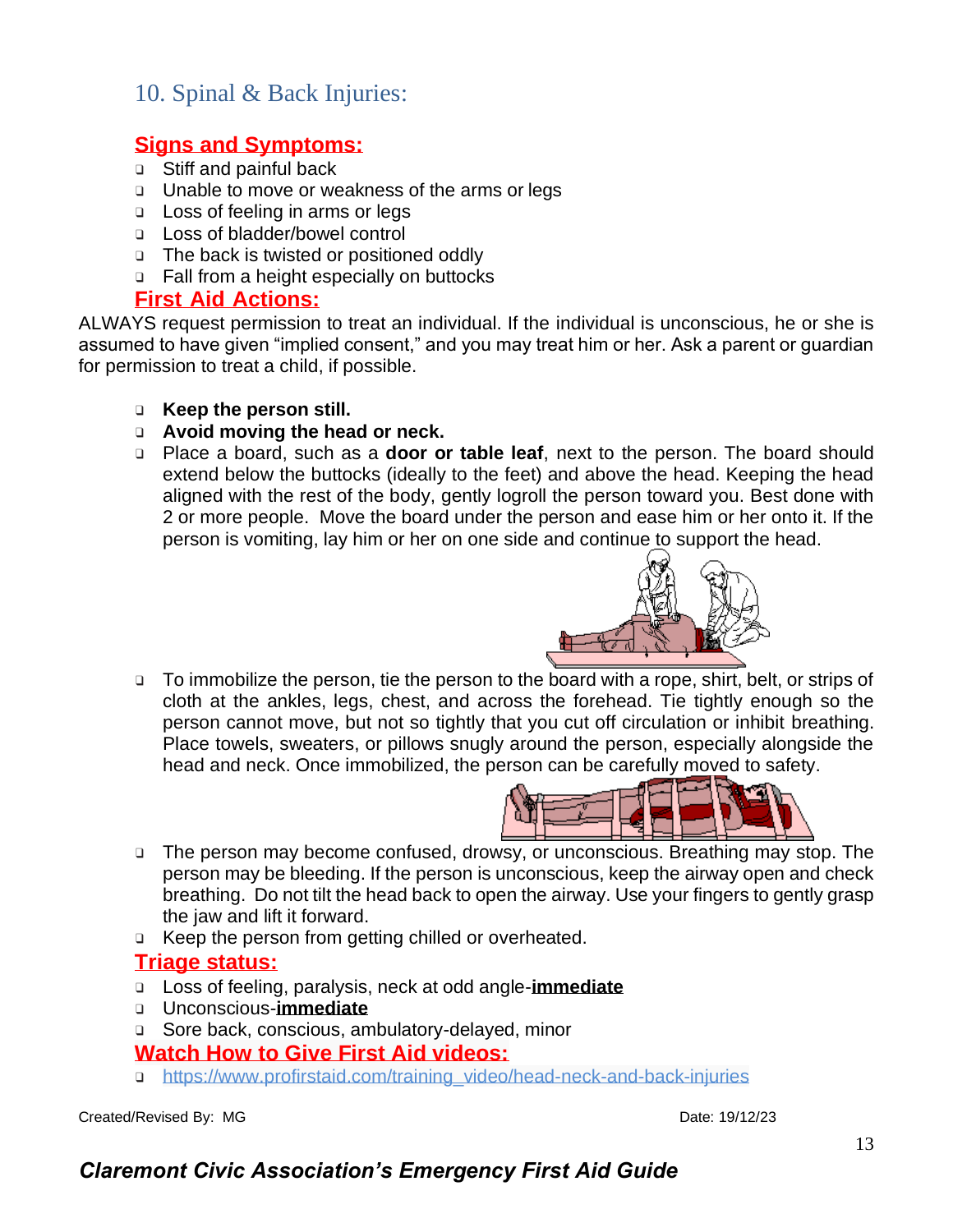# 11. Hyperventilation and Anxiety:

<span id="page-14-0"></span>This may be caused by severe pain, infection, severe bleeding, heart attack, cold water immersion, diabetic coma, poisoning, or conditions such as anxiety attacks.

#### **Signs and Symptoms:**

- ❑ Anxious
- ❑ Rapid breathing (more than 40/minute)
- ❑ Feeling short of breath or like they can't breathe
- ❑ Numb feeling and/or tingling in fingers, toes and around the mouth
- ❑ Dizzy feeling or light headiness
- ❑ Feeling that things are closing in on them

#### **First Aid Action:**

- ❑ Reassurance and calming voice using words like "You are doing fine" or "You will be okay". Use a calm and relaxed tone.
- ❑ Encourage the patient to slow down their breathing, breath through their nose holding the full inhalation for several seconds and then breath out slowly. Breathe using abdominal muscles.
- ❑ Remove from stressful or dangerous surroundings
- ❑ Have them lie down and try to relax
- ❑ If numbness or tingling in fingers, toes or around mouth, in the past it has been recommended that a patient breath slowly into a paper sack, but this is no longer a recommendation. It can still be tried if the patient is not improving, but if you do so make sure they do not continue doing this for more than 2-3 minutes.

#### **Additional Resources:**

- ❑ Boy Scout First Aid Merit Badge Pamphlet 35897.docx
- ❑ Video on controlling hyperventilation:<https://youtu.be/5tQTfspjPJ4>

Created/Revised By: JS Date: 20/1/6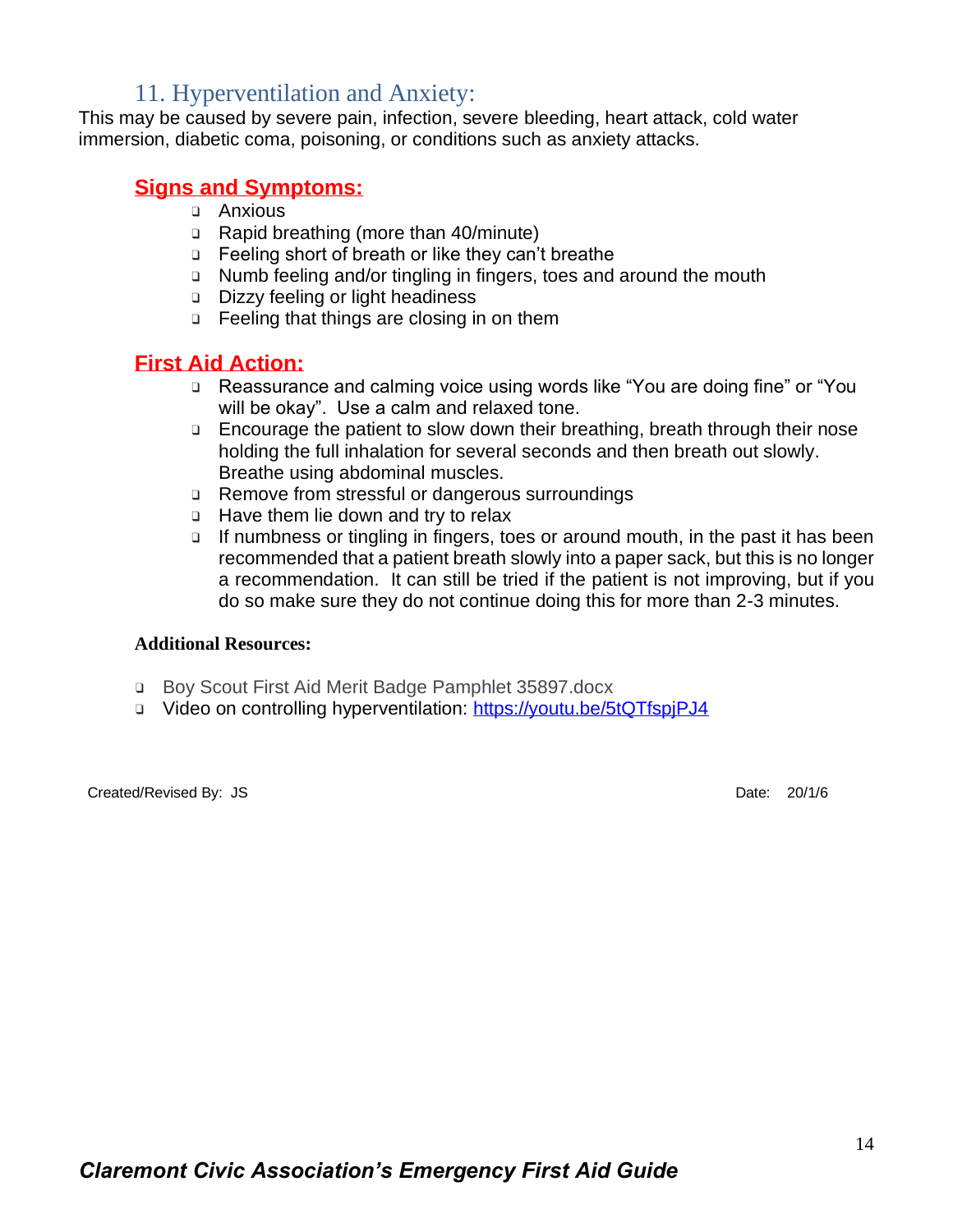# <span id="page-15-0"></span>12. Unconsciousness:

### **Signs, Symptoms, Causes and providing assistance:**

Unconsciousness may be brought on or complications from.by a major illness, injury or the misuse of drugs or alcohol. Common causes of unconsciousness include:

- ❑ Low blood sugar
- ❑ Low blood pressure
- ❑ Syncope (loss of consciousness due to lack of blood flow to the brain)
- ❑ Seizure, stroke or transient ischemic attack (TIA)
- ❑ Dehydration
- ❑ Heart arrythmia
- ❑ Hyperventilating
- ❑ Blow to the head

**Symptoms** that may indicate that unconsciousness is about to occur include:

- ❑ sudden inability to respond
- ❑ [slurred speech](https://www.healthline.com/symptom/speech-impairment)
- ❑ [a rapid heartbeat](https://www.healthline.com/symptom/fast-heart-rate)
- ❑ [confusion](https://www.healthline.com/symptom/confusion)
- ❑ [dizziness](https://www.healthline.com/symptom/dizziness) or [lightheadedness](https://www.healthline.com/health/lightheadedness)

# **First Aid Action:**

- ❑ Check to see if the person is breathing. If not begin CPR and notify Zone Leader.
- ❑ Raise legs on support.
- ❑ Loosen any restrictive clothing or belts.
- ❑ Check airway to be sure no obstruction.
- ❑ Check again to see if they are breathing, coughing, moving or responding to pain. If no, perform CPR.
- ❑ If there is MAJOR bleeding, place direct pressure on the bleeding area or apply tourniquet above the bleeding area until expert help arrives (last resort!)
- ❑ If person revives and tells you they are diabetic, give a sugar laden drink (fruit juice will suffice).

Created/Revised By: MG Date: 20/1/13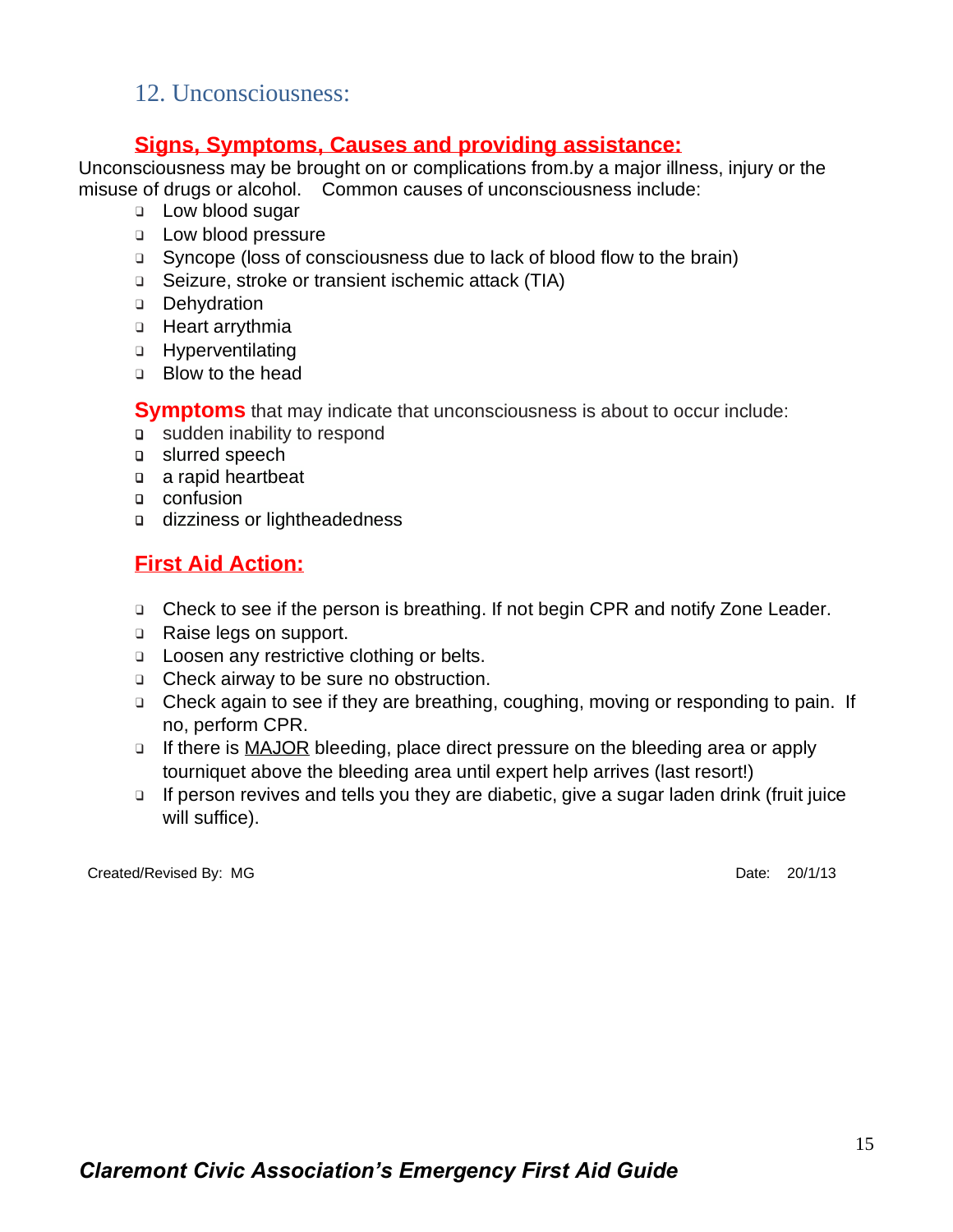# 13. Severe bleeding:

<span id="page-16-0"></span>This may occur after a severe injury with a deep laceration or puncture wound, gunshot wounds, open fractures etc.

#### **Signs and Symptoms:**

- ❑ Profuse bleeding, especially if spurting with each heartbeat
- ❑ Pain
- ❑ Open laceration
- ❑ If the skin is intact there may be a rapidly expanding mass under the skin which can be painful or if in the neck cause breathing problems

#### **First Aid Action:**

- ❑ Goal is to stop bleeding and prevent infection as best possible
- ❑ With the palm of your hand place immediate heavy pressure on the bleeding site using a sterile dressing or at least clean clothing, cloth or paper towel to absorb blood and fluid.
- ❑ Apply additional dressings and bandages if blood soaks through.
- ❑ Do not remove blood-soaked bandage as this may disrupt clot formation
- ❑ Maintain pressure until the bleeding stops
- ❑ Elevate injured part unless it causes more pain
- ❑ Monitor ABCs (Airway, Breathing, Circulation)
- ❑ Keep the patient lying down, resting comfortably and quiet, preventing them from being chilled or overheated. Keeping the head and chest lower may help prevent shock when there is a large amount of blood loss
- ❑ Consider pressure on major blood vessels leading to the area (Groin, Armpit)
- ❑ Consider a tourniquet if the injury is on an arm or leg, but if you use one make sure to check for feeling, warmth and color of the area below the injury or tourniquet
- ❑ Call for immediate help from emergency personnel
- ❑ If there is an embedded object in the wound such as a stick or metal object do not remove the embedded object. Place a dressing around the object to stabilize it and keep it from moving
- ❑ If the skin is intact with an expanding bruised or swollen area, an ice pack may help
- ❑ For your protection, wash your hands immediately after giving care

#### **Additional Resources**

- ❑ Boy Scout First Aid Merit Badge Pamphlet 35897.docx
- ❑ Video on treating bleeding: <https://youtu.be/NxO5LvgqZe0>
- ❑ Video of tourniquet use: https://youtu.be/BVij7f6Brgo

Created/Revised By: JS Date: 20.1.22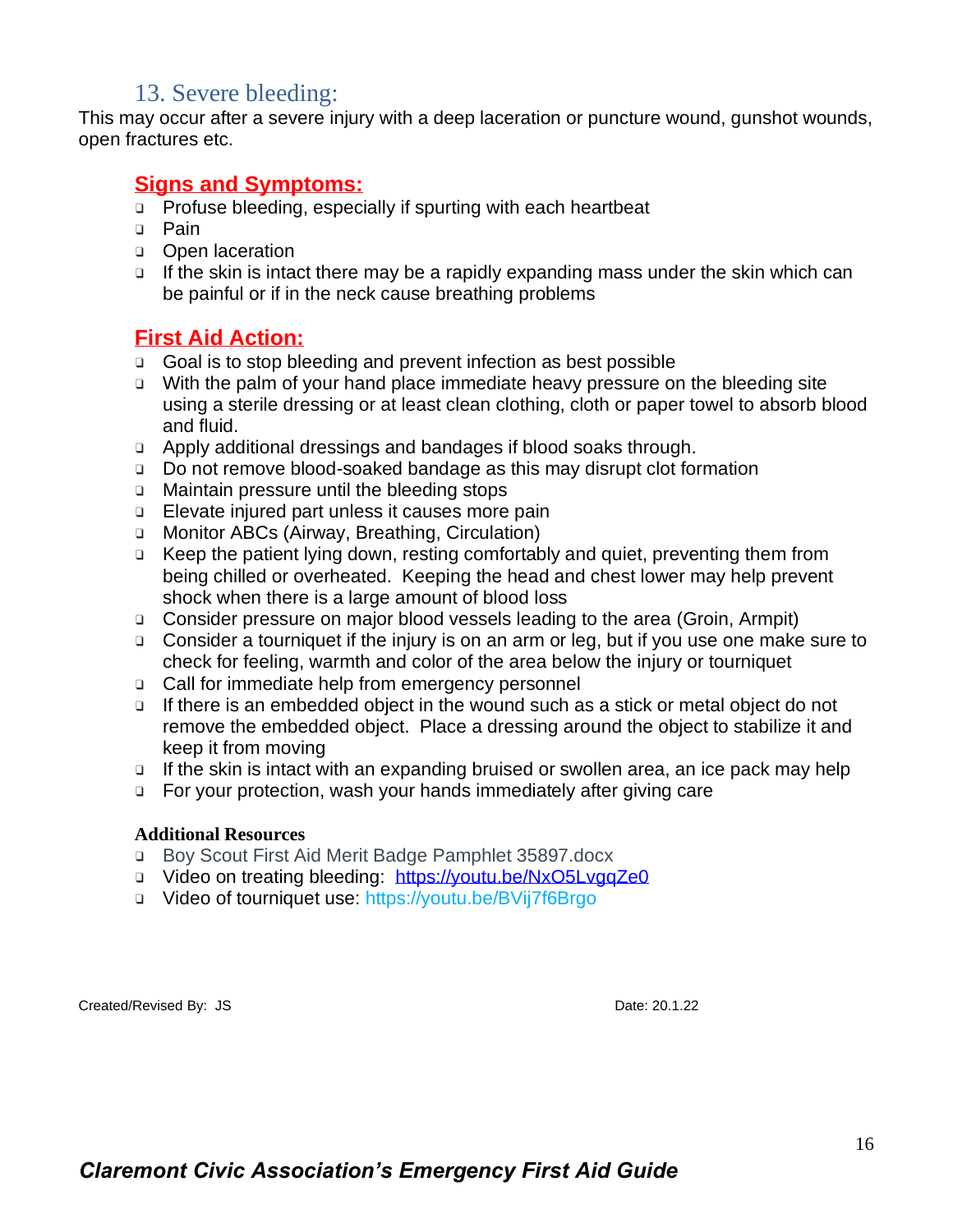# 14. Shock:

<span id="page-17-0"></span>Shock is a critical condition brought on by the sudden drop in blood flow through the body. Shock may result from trauma, heatstroke, blood loss, an allergic reaction, severe infection, poisoning, severe burns or other causes. When a person is in shock, his or her organs aren't getting enough blood or oxygen. If untreated, this can lead to permanent organ damage or even death.

# **Signs and Symptoms:**

- ❑ Cool, clammy skin
- ❑ Pale or ashen skin
- ❑ Bluish tinge to lips or fingernails (or gray in the case of dark complexions)
- ❑ Rapid pulse
- ❑ Rapid breathing
- ❑ Nausea or vomiting
- ❑ Enlarged pupils
- ❑ Weakness or fatigue
- ❑ Dizziness or fainting
- ❑ Changes in mental status or behavior, such as anxiousness or agitation

# **First Aid Actions:**

- ❑ Lay the person down and elevate the legs and feet slightly, unless you think this may cause pain or further injury.
- ❑ Changes in mental status or behavior, such as anxiousness or agitation
- ❑ Keep the person still and don't move him or her unless necessary.



- ❑ Begin CPR if the person shows no signs of life, such as not breathing, coughing or moving.
- ❑ Loosen tight clothing and, if needed, cover the person with a blanket to prevent chilling.
- ❑ Don't let the person eat or drink anything.
- ❑ If the person vomits or begins bleeding from the mouth, and **no spinal injury is suspected**, turn him or her onto a side to prevent choking.

# **Triage status:**

- ❑ Heavy bleeding, unconscious-immediate
- ❑ Oriented and rational-delayed or minor

Created/Revised By: MG **Date: 19.12.19**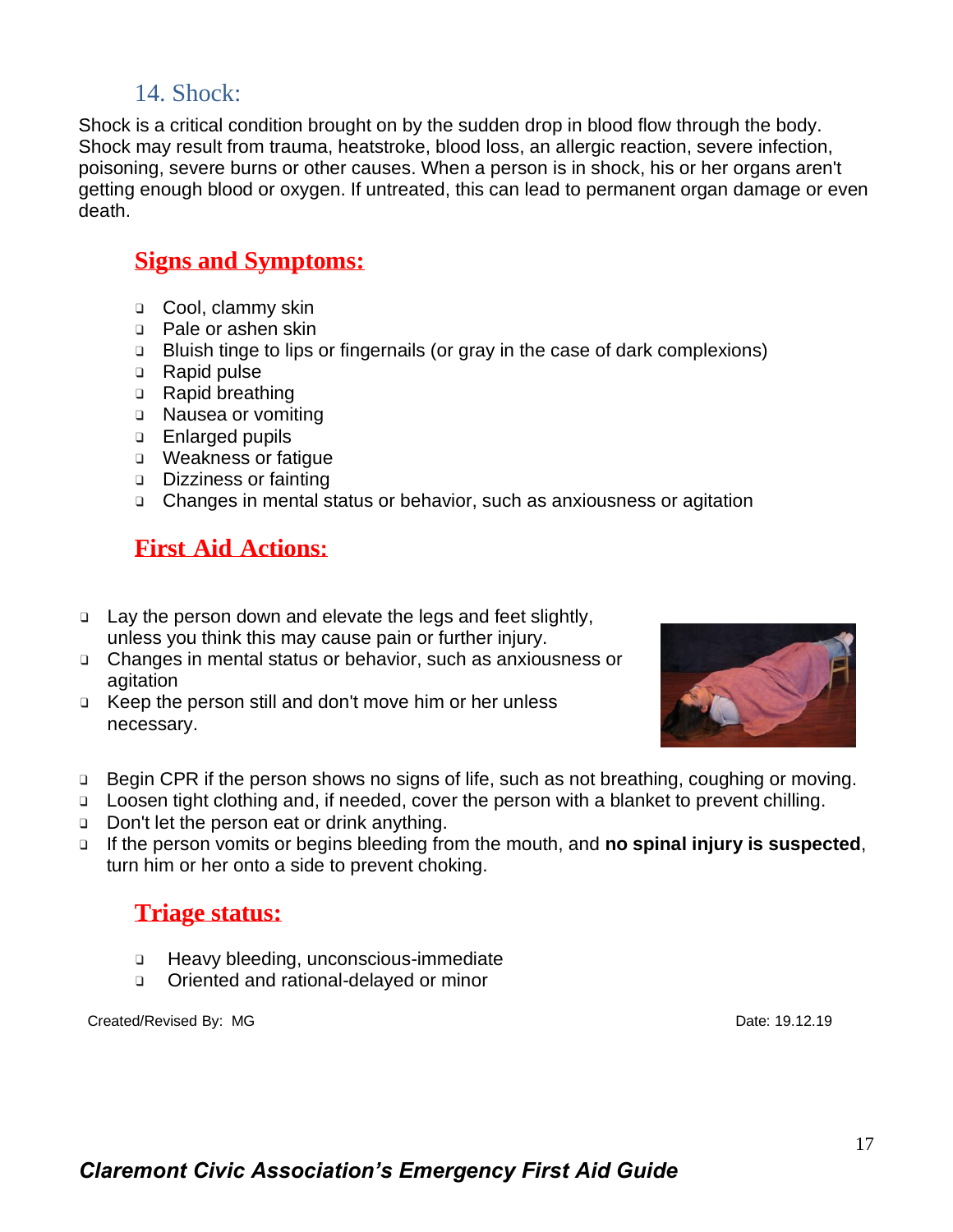# <span id="page-18-0"></span>15. Stroke:

# **Signs and Symptoms:**

Depending on the severity of the stroke, symptoms may be subtle or severe. Before you can help, you need to know what to watch for. Check for [warning signs](https://www.healthline.com/health/stroke/stroke-warning-signs) of a stroke; use the FAST acronym, which stands for:

- ❑ **Face**: Is [the](https://www.healthline.com/health/left-sided-facial-numbness) [face](https://www.healthline.com/health/right-sided-facial-numbness) numb or does it [droop](https://www.healthline.com/health/facial-paralysis) on one side?
- ❑ **Arms**: Is one arm [numb](https://www.healthline.com/symptom/numbness-of-limbs) or [weaker](https://www.healthline.com/symptom/asthenia) than the other? Does one arm stay lower than the other when trying to raise both arms?
- ❑ **Speech**: Is speech [slurred or garbled?](https://www.healthline.com/symptom/speech-impairment)
- ❑ **Time**: If you answered yes to any of the above, it's time to call emergency services immediately.

Other stroke symptoms include:

- ❑ [blurred vision,](https://www.healthline.com/symptom/blurred-vision) dim vision, or [loss of vision,](https://www.healthline.com/symptom/visual-disturbance) especially in one eye
- ❑ tingling, weakness, or [numbness](https://www.healthline.com/symptom/numbness) on one side of the body
- ❑ [nausea](https://www.healthline.com/symptom/nausea)
- ❑ loss of [bladder](https://www.healthline.com/symptom/urinary-incontinence) or [bowel](https://www.healthline.com/symptom/fecal-incontinence) control
- ❑ [headache](https://www.healthline.com/health/headache)
- ❑ [dizziness](https://www.healthline.com/symptom/dizziness) or [lightheadedness](https://www.healthline.com/health/lightheadedness)
- ❑ loss of balance or consciousness

*If you or someone else has stroke symptoms, don't take a wait-and-see approach.* 

# **First Aid Actions:**

#### ❑ *Triage immediately.*

- ❑ If you're caring for someone else having a stroke, make sure they're in a safe, comfortable position. Preferably, this should be lying on one side with their head slightly raised and supported in case they vomit.
- ❑ Check to see if they're breathing. If they're not breathing, perform [CPR.](https://www.healthline.com/health/first-aid/cpr) If they're having [difficulty breathing,](https://www.healthline.com/symptom/difficulty-breathing) loosen any constrictive clothing, such as a tie or scarf.
- ❑ Talk in a calm, reassuring manner.
- ❑ Cover them with a blanket to keep them warm.
- ❑ Don't give them anything to eat or drink.
- ❑ If the person is showing any [weakness](https://www.healthline.com/symptom/muscle-weakness) in a limb, avoid moving them.
- ❑ Observe the person carefully for any change in condition. Be prepared to tell the emergency operator about their symptoms and when they started. Be sure to mention if the person fell or hit their head.

# **Video:** https://youtu.be/q5XHH1XfAbM

#### **References:**

<https://www.healthline.com/health/stroke/stroke-first-aid>

https://www.mayoclinic.org/first-aid/first-aid-stroke/basics/art-20056602

Created/Revised By: LR Date: 20/1/6